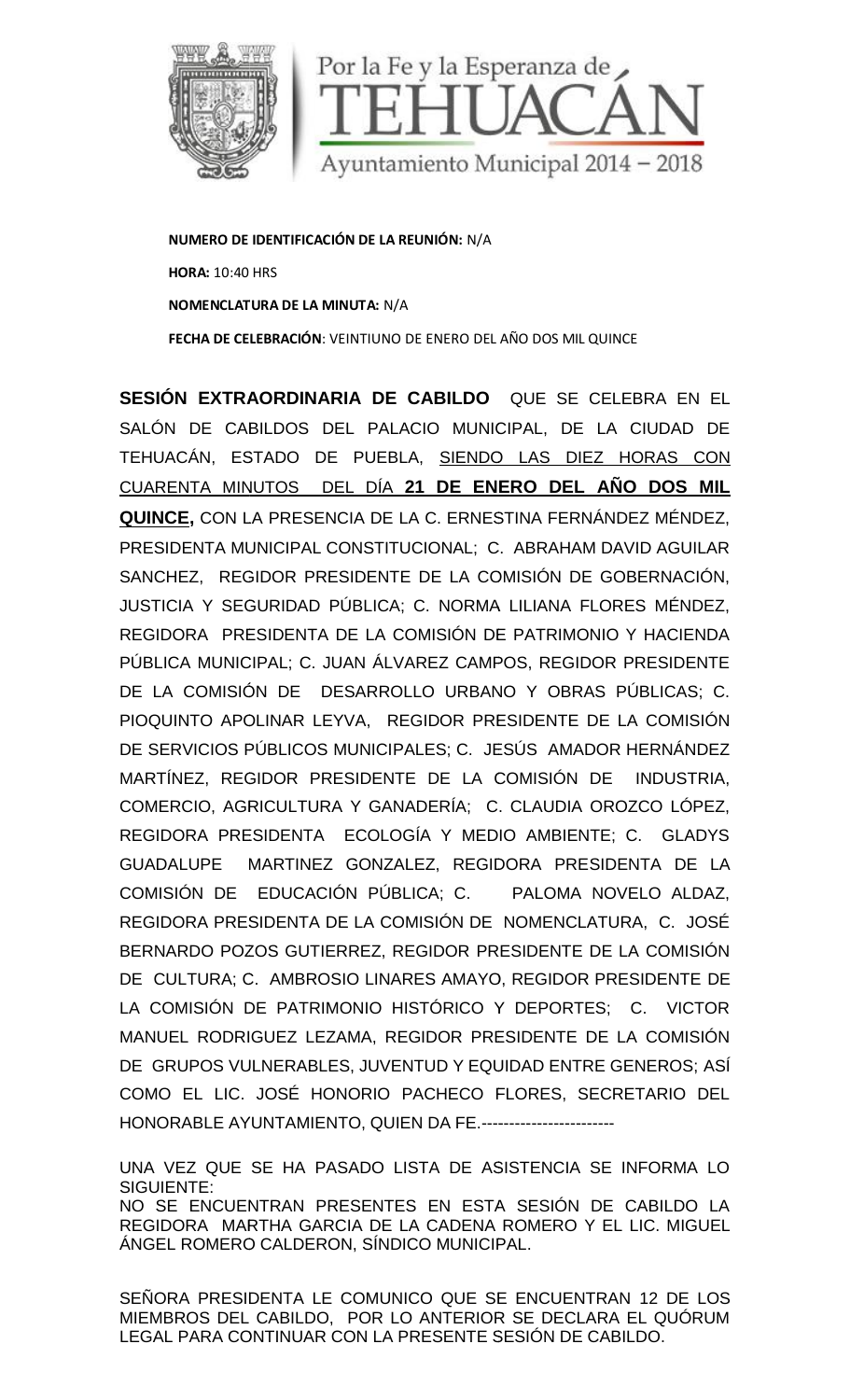EL LIC. JOSÉ HONORIO PACHECO FLORES, PROCEDE A DAR LECTURA AL ORDEN DEL DÍA, MISMA QUE CONTIENE LOS SIGUIENTES PUNTOS:

**1.- APERTURA DE LA SESIÓN 2.- LISTA DE ASISTENCIA 3.- DECLARATORIA DEL QUÓRUM 4.- LECTURA DEL ACTA ANTERIOR**

#### **5.- COMISIÓN DE PATRIMONIO Y HACIENDA PÚBLICA MUNICIPAL.**

- ANÁLISIS, DISCUSIÓN Y EN SU CASO APROBACIÓN DEL DICTAMEN QUE CONTIENE:
	- ESTADOS FINANCIEROS CORRESPONDIENTES AL MES DE DICIEMBRE DE 2014.
	- TRASPASOS PRESUPUESTALES DEL 01 AL 31 DE DICIEMBRE DE 2014.
	- MOVIMIENTOS PRESUPUESTALES DEL 01 AL 31 DE DICIEMBRE DE 2014
	- APROBACIÓN DEL CUARTO INFORME DE AVANCE DE GESTIÓN FINANCIERA, CORRESPONDIENTE AL PERIODO DEL 01 DE OCTUBRE AL 31 DE DICIEMBRE DE 2014.
	- APROBACIÓN DEL PROGRAMA PRESUPUESTARIO 2015.

#### **CLAUSURA.**

EL LIC. JOSÉ HONORIO PACHECO FLORES, DA CUENTA AL CABILDO DEL ESCRITO DE LA REGIDORA MARTHA GARCÍA DE LA CADENA ROMERO, QUIEN INFORMA QUE POR MOTIVOS PERSONALES SE ENCUENTRA FUERA DE LA CIUDAD, RAZÓN POR LA CUAL PIDE SE JUSTIFIQUE LA INASISTENCIA A LA SESIÓN EXTRAORDINARIA DE CABILDO DEL DÍA DE HOY.

ASI MISMO HACE DEL CONOCIMIENTO AL CABILDO QUE MEDIANTE MEMORANDUM NUM. 16/2015, EL LIC. MIGUEL ÁNGEL ROMERO CALDERON, INFORMA QUE CON FUNDAMENTO EN EL ARTÍCULO 52 DE LA LEY ORGÁNICA MUNICIPAL DEL ESTADO DE PUEBLA, Y POR MOTIVOS DE SALUD DEBIDO A QUE ACUDIO EL DÍA 20 DE ENERO A LA CIUDAD DE PUEBLA PARA CONTINUAR CON SU TRATAMIENTO CONSISTENTE EN LA APLICACIÓN DE YODO RADIOACTIVO, NO ASISTIRÁ A LA PRESENTE SESIÓN, MANIFESTANDO A TRAVÉS DE ESTE MEDIO, QUE SU DERECHO A VOTO ES POR LA AFIRMATIVA DE APROBAR LOS DICTAMENES CONTENIDOS EN EL ORDEN DEL DÍA.

#### **EL CABILDO SE DA POR ENTERADO.**

HACE USO DE LA PALABRA EL REGIDOR JOSÉ BERNARDO POZOS GUTIÉRREZ, QUIEN COMENTA QUE LA SITUACIÓN PRESUPUESTAL ES COMPLICADA Y PIDE REVISARLO CON MUCHO CUIDADO Y SOLICITA UN RECESO PARA REVISAR ESTA SITUACIÓN.

SE SOMETE A VOTACIÓN LA PETICIÓN DEL REGIDOR POZOS, LA CUAL SE APRUEBA POR UNANIMIDAD.

SIENDO LAS 10:46 HORAS SE DECLARA UN RECESO CON LA FINALIDAD DE HACER UN ANÁLISIS DE ESTE TEMA.

EN USO DE LA PALABRA EL LIC. JOSÉ HONORIO PACHECO FLORES, MANIFIESTA QUE SIENDO LAS 17.57 HORAS, SE REANUDA LA PRESENTE SESIÓN DE CABILDO, E INFORMA QUE EL REGIDOR VÍCTOR MANUEL RODRÍGUEZ LEZAMA, NO SE ENCUENTRA PRESENTE PERO DEJA SU VOTO A FAVOR.

LA REGIDORA NORMA LILIANA FLORES MÉNDEZ, EXPLICA EL PUNTO.

EL REGIDOR JOSÉ BERNARDO POZOS GUTIÉRREZ: SOLO PUNTUALIZA QUE ESTE LARGO PERIODO FUE MUY PRODUCTIVO PORQUE APRENDIÓ MUCHAS COSAS YA QUE LA REGIDORA HA TENIDO EL CUIDADO DE MANEJAR ESTA SITUACIÓN Y VALIÓ LA PENA.

**COMISIÓN DE PATRIMONIO Y HACIENDA PÚBLICA MUNICIPAL.- ANÁLISIS, DISCUSIÓN Y EN SU CASO APROBACIÓN DEL DICTAMEN QUE VERSA SOBRE LOS ESTADOS FINANCIEROS QUE COMPRENDE EL PERIODO DEL 01 AL 31 DE DICIEMBRE DEL AÑO QUE TRANSCURRE, TRASPASOS PRESUPUESTALES Y MOVIMIENTOS PRESUPUESTALES DEL 01 AL 31 DE DICIEMBRE DE 2014 ASÍ COMO CUARTO INFORME DE AVANCE DE**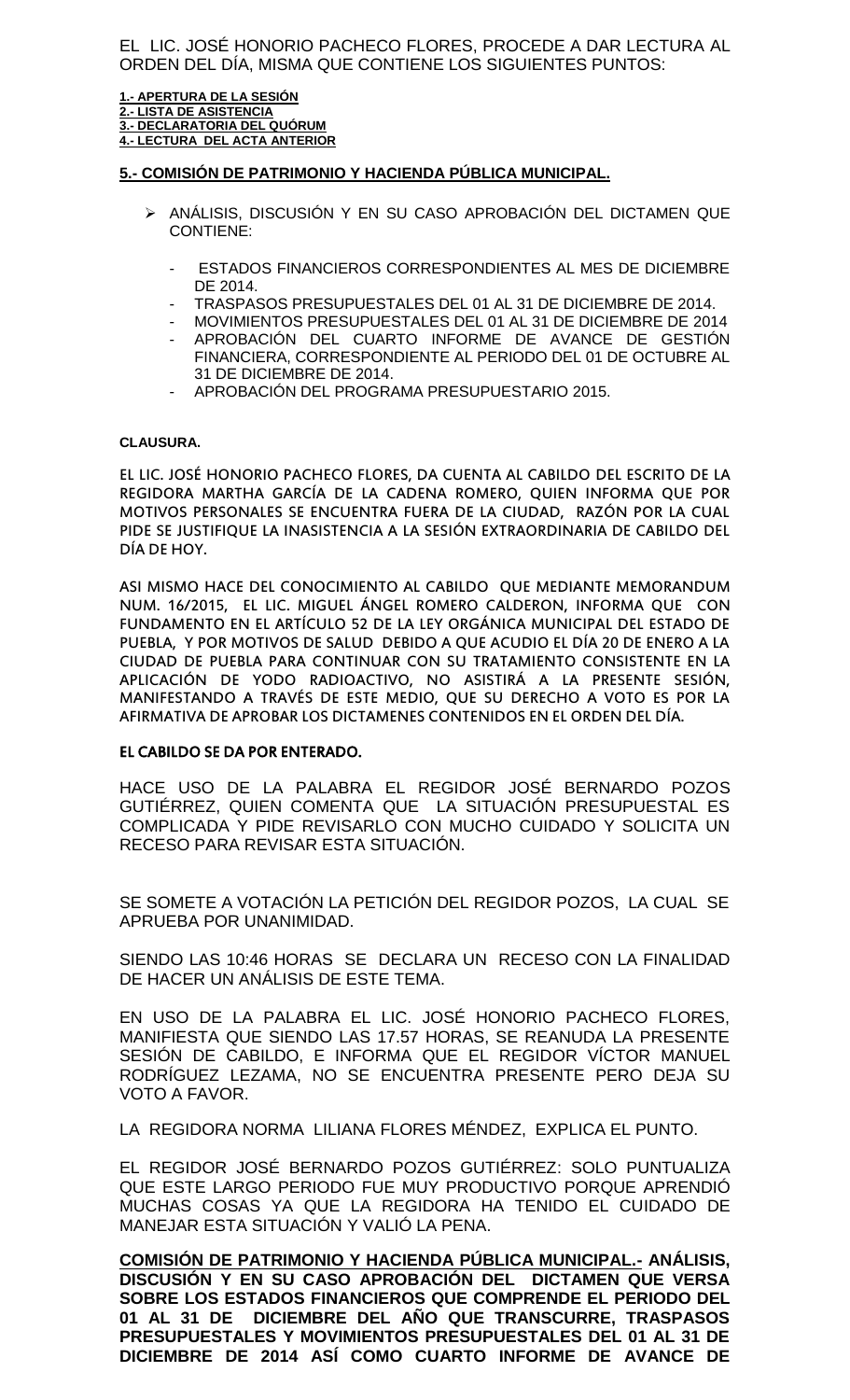### **GESTION FINANCIERA DEL 01 DE OCTUBRE AL 31 DE DICIEMBRE DE 2014 Y PROGRAMA PRESUPUESTARIO 2015.**

SEÑORA REGIDORA TIENE USTED EL USO DE LA PALABRA.

LA REGIDOR NORMA LILIANA FLORES MÉNDEZ, PROCEDE A DAR LECTURA AL DICTAMEN CORRESPONDIENTE, MISMO QUE A LA LETRA DICE:

## **"… HONORABLE CABILDO":**

LOS SUSCRITOS REGIDORES NORMA LILIANA FLORES MÉNDEZ, JESÚS AMADOR HERNÁNDEZ MARTÍNEZ, GLADYS GUADALUPE MARTÍNEZ GONZÁLEZ, AMBROSIO LINARES AMAYO,JUAN ÁLVAREZ CAMPOS Y ABRAHAM DAVID AGUILAR SÁNCHEZ, MIEMBROS INTEGRANTES DE LA COMISIÓN DE PATRIMONIO Y HACIENDA PÚBLICA MUNICIPAL DEL H. AYUNTAMIENTO DE TEHUACÁN PUEBLA, EN USO DE LAS FACULTADES QUE NOS CONFIEREN LOS ARTÍCULOS 78 FRACCIÓN XIII, 92 FRACCIONES I,III Y V DE LA LEY ORGÁNICA MUNICIPAL, Y DE ACUERDO CON LO QUE ESTABLECEN LOS ARTÍCULOS 37 FRACCIÓN IV INCISO A), 38 FRACCIONES I, II, III INCISOS A) B) Y D) DE LA LEY DE FISCALIZACIÓN SUPERIOR Y RENDICIÓN DE CUENTAS PARA EL ESTADO DE PUEBLA, SOMETEMOS A LA CONSIDERACIÓN DE ÉSTE HONORABLE CUERPO COLEGIADO EL PRESENTE DICTAMEN QUE VERSA SOBRE LOS ESTADOS FINANCIEROS QUE COMPRENDE EL PERIODO DEL 01 AL 31 DE DICIEMBRE DEL AÑO QUE TRANSCURRE, TRASPASOS PRESUPUESTALES Y MOVIMIENTOS PRESUPUESTALES DEL 01 AL 31 DE DICIEMBRE DE 2014 ASÍ COMO CUARTO INFORME DE AVANCE DE GESTION FINANCIERA DEL 01 DE OCTUBRE AL 31 DE DICIEMBRE DE 2014 Y PROGRAMA PRESUPUESTARIO 2015.

## **C O N S I D E R A N D O**

- I. QUE DE CONFORMIDAD CON LAS FRACCIONES II, IV DEL ARTÍCULO 115 DE LA CONSTITUCIÓN POLÍTICA DE LOS ESTADOS UNIDOS MEXICANOS, LOS MUNICIPIOS ESTARÁN INVESTIDOS DE PERSONALIDAD JURÍDICA Y MANEJARÁN SU PATRIMONIO CONFORME A LA LEY, LOS AYUNTAMIENTOS TENDRÁN FACULTADES PARA APROBAR, DE ACUERDO CON LAS LEYES EN<br>MATERIA MUNICIPAL QUE DEBERÁN EXPEDIR LAS MATERIA MUNICIPAL QUE DEBERÁN EXPEDIR LAS LEGISLATURAS DE LOS ESTADOS, LOS BANDOS DE POLICÍA Y GOBIERNO, LOS REGLAMENTOS, CIRCULARES Y DISPOSICIONES ADMINISTRATIVAS DE OBSERVANCIA GENERAL DENTRO DE SUS RESPECTIVAS JURISDICCIONES, QUE ORGANICE LA ADMINISTRACIÓN PÚBLICA MUNICIPAL, REGULEN LAS MATERIAS, PROCEDIMIENTOS, FUNCIONES Y SERVICIOS<br>PÚBLICOS DE SU COMPETENCIA Y ASEGUREN LA PÚBLICOS DE SU COMPETENCIA Y ASEGUREN LA PARTICIPACIÓN CIUDADANA Y VECINAL; ASÍ MISMO LOS MUNICIPIOS ADMINISTRARÁN LIBREMENTE SU HACIENDA, LA CUAL SE FORMARA DE LOS RENDIMIENTOS DE LOS BIENES QUE LES PERTENEZCAN, ASÍ COMO DE LAS CONTRIBUCIONES Y OTROS INGRESOS QUE LAS LEGISLATURAS ESTABLEZCAN A SU FAVOR; MISMAS DISPOSICIONES QUE SON TRASLADADAS AL PÁRRAFO PRIMERO DEL ARTICULO 103 Y A LA FRACCIÓN III DEL ARTÍCULO 105 DE LA CONSTITUCIÓN POLÍTICA DEL ESTADO LIBRE Y SOBERANO DE PUEBLA, ASÍ COMO EL ARTÍCULO 3 DE LA LEY ORGÁNICA MUNICIPAL;
- II. QUE LA FRACCIÓN XIII DEL ARTÍCULO 78 DE LA LEY ORGÁNICA MUNICIPAL DETERMINA QUE SON ATRIBUCIONES DE LOS AYUNTAMIENTOS REVISAR Y APROBAR EN ACTA CIRCUNSTANCIADA LOS ESTADOS FINANCIEROS, PARA SU REMISIÓN, EN LOS TÉRMINOS QUE SEÑALE LA LEY APLICABLE, AL ORGANO DE FISCALIZACIÓN SUPERIOR DEL ESTADO, ACTUALMENTE AUDITORIA SUPERIOR DEL ESTADO DE PUEBLA.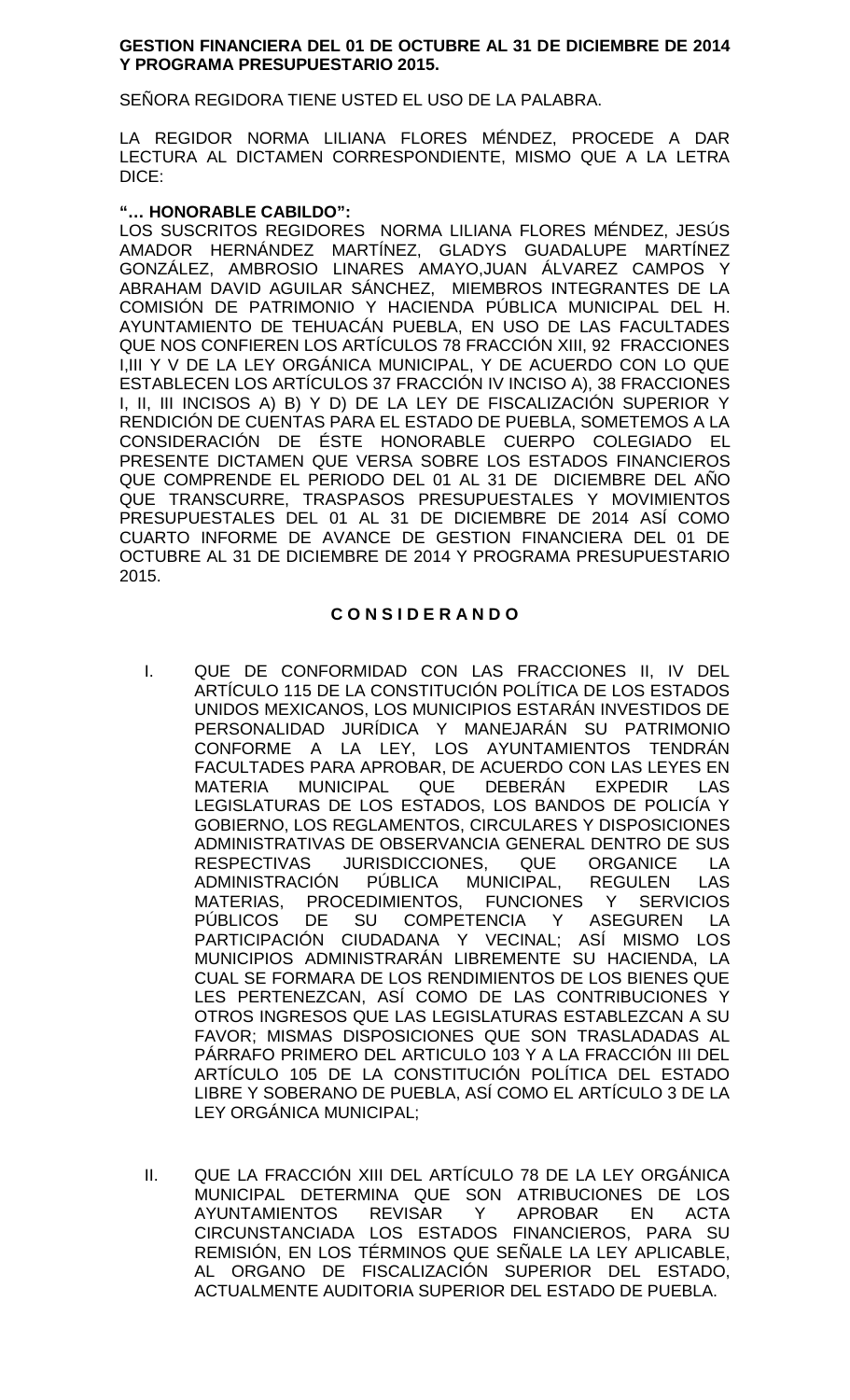- III. QUE DE CONFORMIDAD CON EL ARTÍCULO 113 DE LA CONSTITUCIÓN POLÍTICA DEL ESTADO LIBRE Y SOBERANO DEL ESTADO DE PUEBLA, EL ÓRGANO DE FISCALIZACIÓN SUPERIOR DEL ESTADO, ACTUALMENTE AUDITORIA SUPERIOR DEL ESTADO, ES LA UNIDAD DE FISCALIZACIÓN, CONTROL Y EVALUACIÓN, DEPENDIENTE DEL CONGRESO DEL ESTADO, QUE CUENTA CON AUTONOMÍA TÉCNICA Y DE GESTIÓN; ENCARGADA DE REVISAR; SIN EXCEPCIÓN, LA CUENTA DE LAS HACIENDAS PÚBLICAS; EL MANEJO, LA CUSTODIA Y LA APLICACIÓN DE FONDOS Y RECURSOS DE LOS PODERES DEL ESTADO, A TRAVÉS DE LA CUENTA PÚBLICA ESTATAL, DE LOS AYUNTAMIENTOS Y DEMÁS SUJETOS DE REVISIÓN, ASÍ COMO VERIFICAR EL CUMPLIMIENTO DE LOS OBJETIVOS CONTENIDOS EN LOS PLANES Y PROGRAMAS ESTABLECIDOS, EN LOS TÉRMINOS DE LAS LEYES RESPECTIVAS.
- IV. QUE DE CONFORMIDAD CON EL ARTÍCULO 2 FRACCIÓN XXIII DE LA LEY DE FISCALIZACIÓN SUPERIOR Y RENDICIÓN DE CUENTAS PARA EL ESTADO DE PUEBLA, SE SEÑALA ENTRE OTROS A LOS AYUNTAMIENTOS COMO SUJETOS DE REVISIÓN.
- V. QUE LA LEY DE FISCALIZACIÓN SUPERIOR Y RENDICIÓN DE CUENTAS PARA EL ESTADO DE PUEBLA DISPONE QUE "PARA LA REVISIÓN Y FISCALIZACIÓN SUPERIOR DE LA CUENTA PÚBLICA, EL ÓRGANO FISCALIZADOR TENDRÁ LAS ATRIBUCIONES SIGUIENTES:

REVISAR LOS ESTADOS FINANCIEROS QUE EN FORMA MENSUAL DEBERÁN DE ENTREGAR ALA AUDITORÍA SUPERIOR DEL ESTADO, LOS SUJETOS DE REVISIÓN, ASÍ COMO LAS INSTITUCIONES PÚBLICAS Y PRIVADAS QUE ADMINISTREN RECURSOS FINANCIEROS DEL GOBIERNO DEL ESTADO O DE OTRA FUENTE DE FINANCIAMIENTO QUE AFECTE O MODIFIQUE EL PATRIMONIO PÚBLICO.

- VI. QUE DE CONFORMIDAD CON EL ARTÍCULO 37 FRACCIÓN IV INCISO A), DE LA LEY DE FISCALIZACIÓN SUPERIOR Y RENDICIÓN DE CUENTAS PARA EL ESTADO DE PUEBLA, LOS ESTADOS FINANCIEROS, DEBERÁ PRESENTARSE ANTE EL ORGANISMO FISCALIZADOR, A TRAVÉS DE QUIENES SEAN O HAYAN SIDO SUS TITULARES O REPRESENTANTES LEGALES, EN LOS TÉRMINOS Y PLAZOS QUE DISPONE DICHO ORDENAMIENTO Y DEMÁS DISPOSICIONES APLICABLES.
- VII. QUE DE LA REVISIÓN EFECTUADA A LOS ESTADOS FINANCIEROS REFERIDO EN EL PROEMIO DEL PRESENTE INSTRUMENTO SE ADVIERTEN EN SU INTEGRACIÓN LOS SIGUIENTES RUBROS: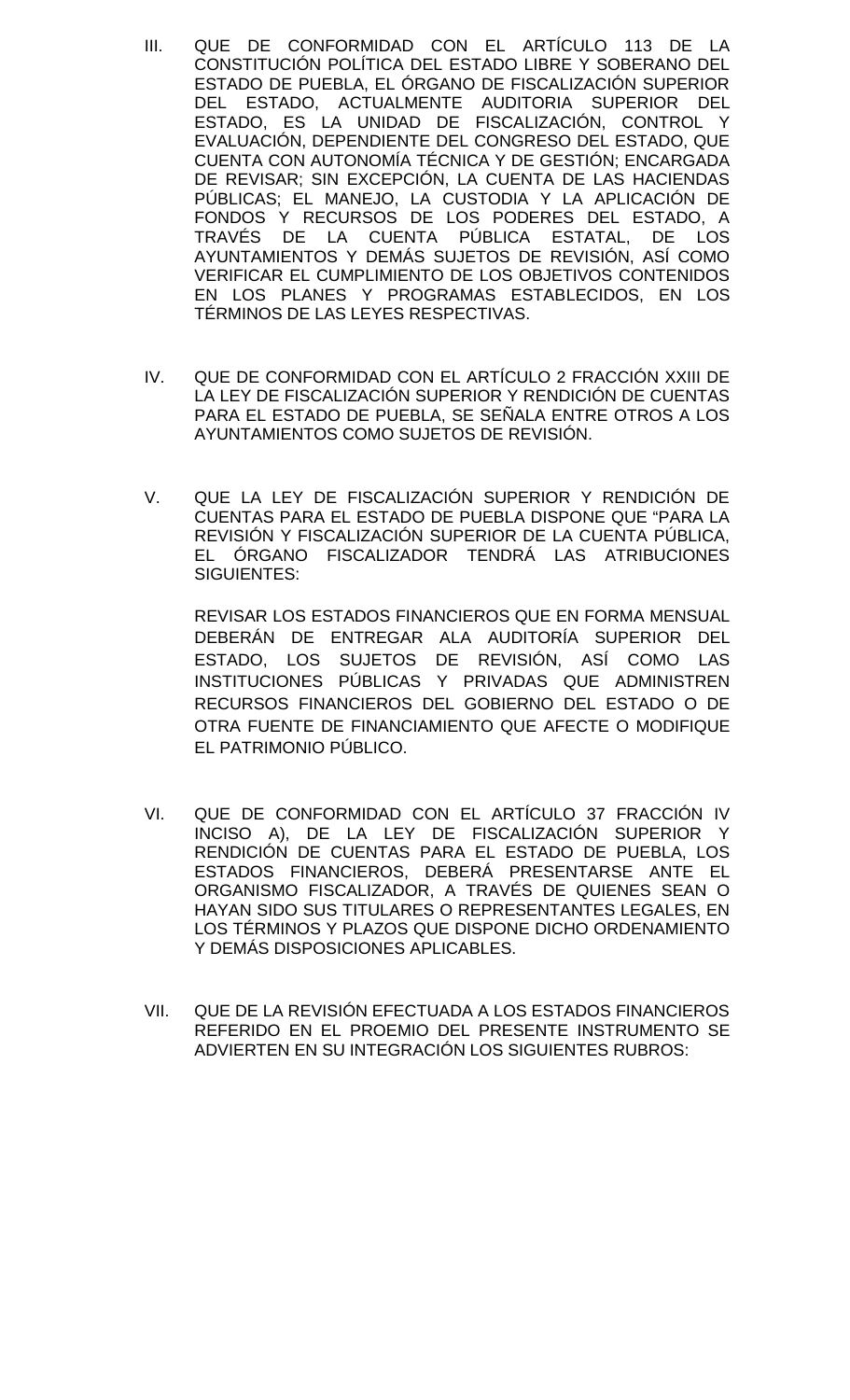|                                    |               | ESTADO DE ORIGEN Y APLICACIÓN DE RECURSOS DEL 01 AL 31 DE DICIEMBRE DE 2014 |                   |
|------------------------------------|---------------|-----------------------------------------------------------------------------|-------------------|
| <b>ORIGEN DE RECURSOS</b>          |               | <b>APLICACIÓN DE RECURSOS</b>                                               |                   |
| <b>IMPUESTOS</b>                   | 1,654,730.00  | <b>SERVICIOS PERSONALES</b>                                                 | 28, 267, 353. 32  |
| <b>DERECHOS</b>                    | 4,268,519.36  | <b>MATERIALES Y SUMINISTROS</b>                                             | 2,258,249.35      |
| <b>PRODUCTOS</b>                   | 1,421,876.40  | <b>SERVICIOS GENERALES</b>                                                  | 8,680,415.55      |
| APROVECHAMIENTOS                   | 1,296,134.14  | SUBSIDIOS, TRASFERENCIAS Y AYUDAS                                           | 4,636,133.50      |
| <b>PARTICIPACIONES</b>             | 13,095,490.31 | BIENES MUEBLES E INMUEBLES                                                  | 1,001,066.54      |
| INGRESOS EXTRAORDINARIOS           | 3,253,112.22  | <b>INVERSIÓN PÚBLICA</b>                                                    | 155,982,333.91    |
| FONDO PARA LA INVERSIÓN PÚBLICA    | 27,823,676.88 | DEUDA PÚBLICA PASIVO CIRCULANTE Y OTROS                                     | 0.00              |
| <b>TOTAL DE ORIGEN DE RECURSOS</b> | 52,813,539.31 | TOTAL DE APLICACIÓN DE RECURSOS                                             | 200,825,552.17    |
|                                    |               | REMANENTE DEL EJERCICIO                                                     | $-148,012,012.86$ |
|                                    |               | <b>SUMAS IGUALES</b>                                                        | 52,813,539.31     |

- VIII. QUE UNA VEZ EFECTUADA LA REVISIÓN ÚNICAMENTE DE LAS CIFRAS FINALES QUE INTEGRAN LOS ESTADOS FINANCIEROS, LA COMISIÓN EMITE LA APROBACIÓN DE LAS MISMAS EN EL ENTENDIDO DE QUE ES LA TESORERÍA MUNICIPAL QUIEN REVISA EL DETALLE DE DICHAS CIFRAS Y MUESTRA EL ORIGEN DE LOS RECURSOS, EL DESTINO Y APLICACIÓN DE GASTOS TOTALES DE QUE DISPUSO EL AYUNTAMIENTO POR EL PERIODO COMPRENDIDO DEL 01 AL 31 DE DICIEMBRE DEL AÑO 2014, RESERVÁNDOSE LA COMISIÓN EL DETALLE EN CASO DE CREERLO NECESARIO A TRAVÉS DE LOS MECANISMOS DE CONTROL IMPLEMENTADOS POR EL AYUNTAMIENTO Y EN LAS REVISIONES QUE POR LEY HACE LA AUDITORIA SUPERIOR DEL ESTADO.
- IX. QUE EFECTUADA LA REVISIÓN A LOS TRASPASOS PRESUPUESTALES CORRESPONDIENTE AL PERIODO COMPRENDIDO DEL 01 AL 31 DE DICIEMBRE DEL MISMO AÑO, SE APERCIBE EL RESULTADO FINANCIERO OBTENIDO DEL NÚMERO**12BOG00001** AL NÚMERO **12TJA00631** POR UN IMPORTE TOTAL DE **\$106,102,094.81**, CONTENIDO EN EL ANEXO NÚMERO 1 QUE PASA A FORMAR PARTE DEL PRESENTE DICTAMEN.
- X. QUE EFECTUADA LA REVISIÓN A LOS MOVIMIENTOS CORRESPONDIENTE AL PERIODO COMPRENDIDO DEL 01 AL 31 DE DICIEMBRE DEL MISMO AÑO, SE PERCIBE EL RESULTADO FINANCIERO OBTENIDO DE INGRESOS POR UN MONTO TOTAL DE **\$-5,769,632.73** Y DE EGRESOS POR \$-27,908,138.78.00, CONTENIDO EN EL ANEXO NÚMERO 2 QUE PASA A FORMAR PARTE DEL PRESENTE DICTAMEN.
- XI. QUE EFECTUADA LA REVISIÓN AL CUARTO INFORME DE AVANCE DE GESTIÓN FINANCIERA CORRESPONDIENTE AL PERIODO COMPRENDIDO DEL 01 DE OCTUBRE AL 31 DE DICIEMBRE DEL MISMO AÑO, SE APERCIBE EL RESULTADO FINANCIERO OBTENIDO QUE ES EL SIGUIENTE: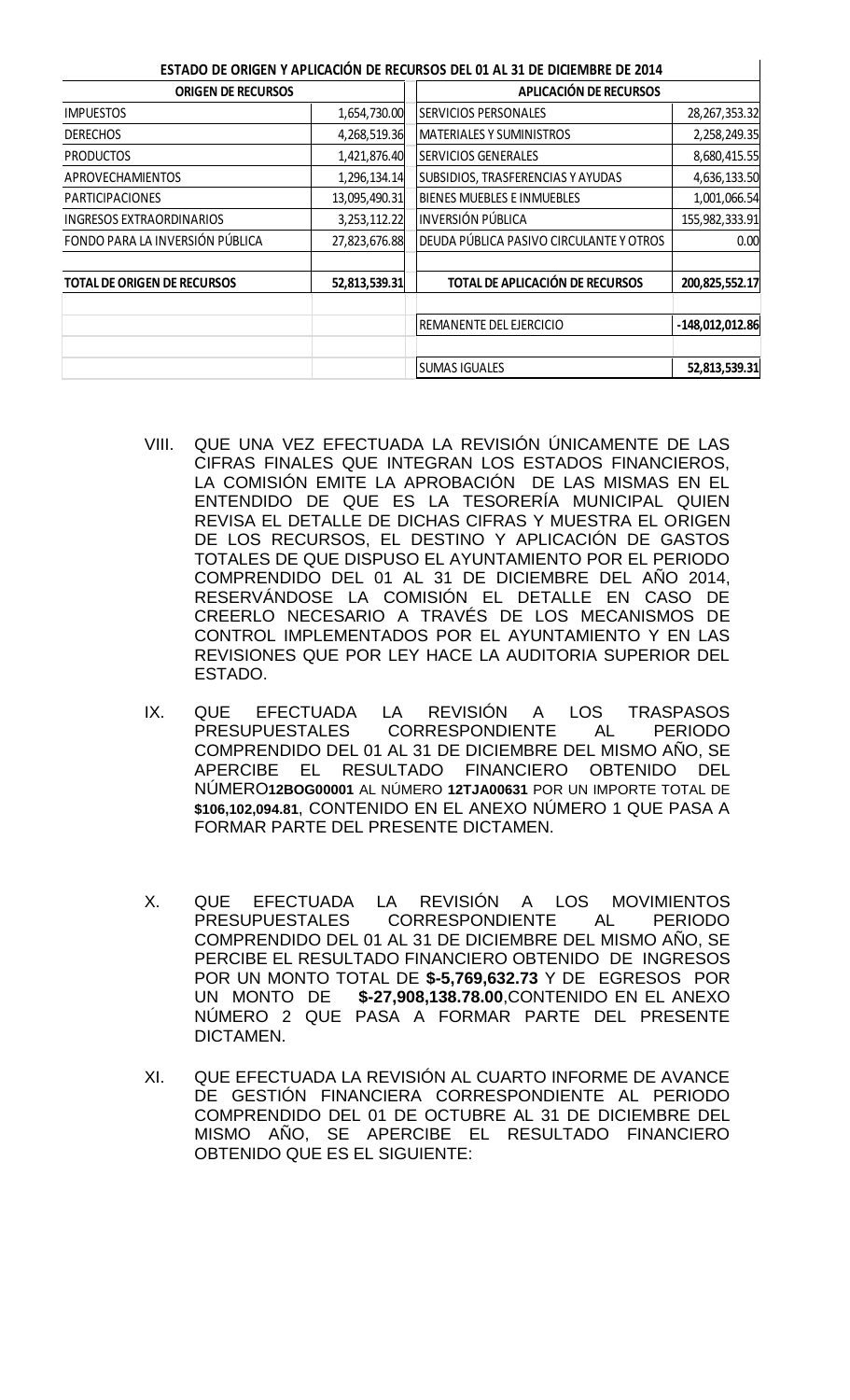|                                                                  | <b>MUNICIPIO DE TEHUACAN PUEBLA</b> |                             |                   |
|------------------------------------------------------------------|-------------------------------------|-----------------------------|-------------------|
| 4TO INFORME DE AVANCE DE GESTIÓN FINANCIERA                      |                                     |                             |                   |
| Periodo comprendido del 01 de Octubre al 31 de Diciembre de 2014 |                                     |                             |                   |
| <b>CONCEPTO</b>                                                  |                                     | <b>ACUMULADO TRIMESTRAL</b> |                   |
|                                                                  |                                     | <b>PRESUPUESTO</b>          | <b>EFICIENCIA</b> |
| <b>NOMBRE</b>                                                    | <b>REAL</b>                         | <b>PROGRAMADO</b>           | <b>TRIMESTRAL</b> |
| <b>IMPUESTOS</b>                                                 | 4,061,170.60                        | 6,208,610.25                | 65%               |
| <b>DERECHOS</b>                                                  | 17,812,618.24                       | 11,915,917.87               | 149%              |
| <b>PRODUCTOS</b>                                                 | 2,903,129.60                        | 1,420,424.38                | 204%              |
| <b>APROVECHAMIENTOS</b>                                          | 3,515,249.09                        | 2,942,005.50                | 119%              |
| <b>PARTICIPACIONES</b>                                           | 41,273,929.21                       | 53,948,216.16               | 77%               |
| <b>INGRESOS EXTRAORDINARIOS</b>                                  | 13,006,289.50                       | 16,389,375.75               | 79%               |
| FONDO PARA INVERSION PUBLICA                                     | 89,303,748.52                       | 66,643,299.78               | 134%              |
| <b>TOTAL</b>                                                     | 171,876,134.76                      | 159,467,849.69              | 108%              |
|                                                                  |                                     |                             |                   |
| SERVICIOS PERSONALES                                             | 55,783,475.32                       | 41,935,991.25               | 133%              |
| <b>MATERIALES Y SUMINISTROS</b>                                  | 10,691,612.29                       | 10,300,551.48               | 104%              |
| <b>SERVICIOS GENERALES</b>                                       | 26,406,715.67                       | 24,053,975.32               | 110%              |
| SUBSIDIOS, TRANSFERENCIAS Y AYUDAS                               | 10,710,615.27                       | 13,668,995.60               | 78%               |
| BIENES MUEBLES E INMUEBLES                                       | 1,397,604.03                        | 4,147,893.77                | 34%               |
| <b>INVERSION PUBLICA</b>                                         | 189, 271, 777. 19                   | 70,908,260.02               | 267%              |
| DEUDA PUBL., PASIVO CIRCULANTE Y OTROS                           | 0.00                                | 3,158,514.52                | 0%                |
| <b>TOTAL</b>                                                     | 294,261,799.77                      | 168, 174, 181. 96           | 175%              |
| <b>SECTOR SALUD</b>                                              | 4,575,780.37                        | 4,346,480.28                | 105%              |
| DESARROLLO URBANO                                                | 1,092,877.16                        | 1,060,525.25                | 103%              |
| SERVICIOS MUNICIPALES                                            | 17,554,440.58                       | 11,937,518.67               | 147%              |
| <b>ECOLOGIA</b>                                                  | 887,023.25                          | 785,622.04                  | 113%              |
| <b>EDUCACION</b>                                                 | 8,019,787.68                        | 8,281,308.00                | 97%               |
| SEGURIDAD PUBLICA                                                | 39,050,811.87                       | 27,704,254.77               | 141%              |
| FORTALECIMIENTO DE LA HACIENDA PUBLICA                           | 2,899,029.34                        | 7,771,899.57                | 37%               |
| <b>TRANSFERENCIAS ANUALES</b>                                    | 5,387,436.83                        | 6,055,882.59                | 89%               |
| <b>OBRA PUBLICA</b>                                              | 192, 117, 101.24                    | 76,606,154.31               | 251%              |
| <b>GESTION MUNICIPAL</b>                                         | 18,622,347.63                       | 20,045,514.06               | 93%               |
| DESARROLLO ECONOMICO                                             | 4,055,163.82                        | 3,579,022.41                | 113%              |
| <b>TOTAL</b>                                                     | 294, 261, 799. 77                   | 168,174,181.96              | 175%              |

- XII. QUE UNA VEZ EFECTUADA LA REVISIÓN DEL PROGRAMA PRESUPUESTARIO PARA EL EJERCICIO FISCAL 2015, CONTENIENE LA COBERTURA DE LAS NECESIDADES BÁSICAS DEL MUNICIPIO, ESTA ALINEADO AL PLAN DE DESARROLLO MUNICIPAL Y FUE APROBADO EN LOS TÉRMINOS QUE MARCA LA LEY.
- XIII. QUE UNA VEZ EFECTUADA LA REVISIÓN DE ESTADOS FINANCIEROS, LOS TRASPASOS Y MOVIMIENTOS PRESUPUESTALES Y EL CUARTO INFORME DE AVANCE DE GESTION FINANCIERA, LA COMISIÓN EMITE LA APROBACIÓN DEL MISMO POR EL EJERCICIO DEL MANEJO DE RECURSOS QUE REALIZÓ LA TESORERÍA MUNICIPAL EN LOS LAPSOS CONSIGNADOS, DEL CUAL SE ANEXA UN TANTO DEL MISMO PARA QUE CONSTE EL APÉNDICE CORRESPONDIENTE.
- XIV. QUE UNA VEZ EFECTUADA LA REVISIÓN DEL PROGRAMA PRESUPUESTARIO 2015, APROBADO EN LOS TÉRMINOS DEL MARCO LEGAL APLICABLE, LA COMISIÓN EMITE LA APROBACIÓN DEL MISMO PARA SU APLICACIÓN DURANTE EL EJERCICIO FISCAL 2015, DEL CUAL SE ANEXA UN TANTO DEL MISMO PARA QUE CONSTE EL APÉNDICE CORRESPONDIENTE.

#### **D I C T A M E N**

**PRIMERO.-** QUE SE APRUEBEN LOS ESTADOS FINANCIEROS QUE COMPRENDE EL EJERCICIO DE LOS RECURSOS PÚBLICOS POR EL LAPSO COMPRENDIDO DEL 01 AL 31 DE DICIEMBRE DE 2014, MANIFESTANDO CON ELLO QUE DICHO ESTADO FINANCIERO MUESTRA UNA FORMA RAZONABLE DE LA ADMINISTRACIÓN DEL ERARIO PÚBLICO EJERCIDO.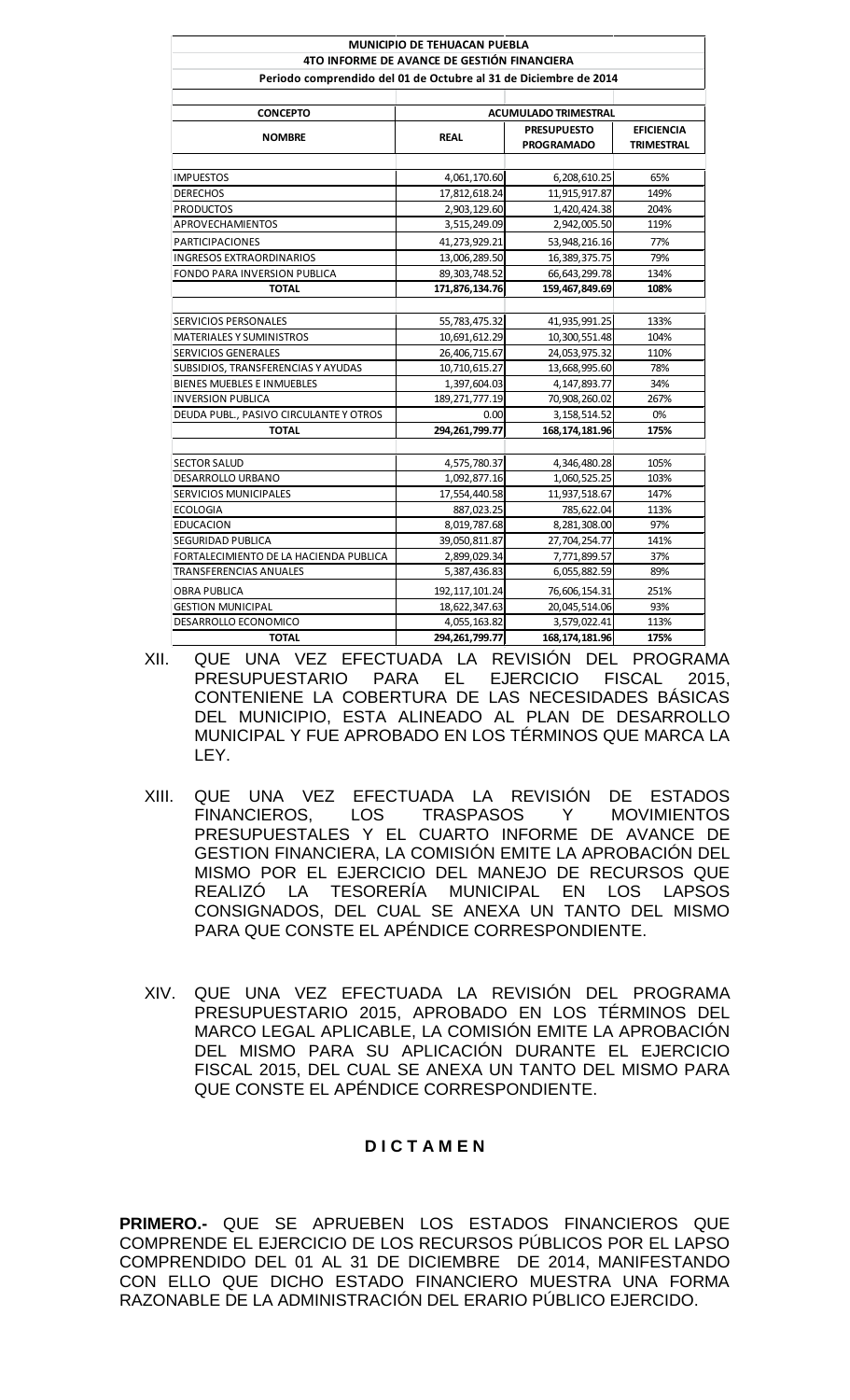**SEGUNDO.-** SE APRUEBEN CADA UNO DE LOS TRASPASOS PRESUPUESTALES, POR EL PERIODO COMPRENDIDO DEL 01 AL 31 DE DICIEMBRE DE 2014.

**TERCERO.-** SE APRUEBEN CADA UNO DE LOS MOVIMIENTOS PRESUPUESTALES, POR EL PERIODO COMPRENDIDO DEL 01 AL 31 DE DICIEMBRE DE 2014.

**CUARTO.-** SE APRUEBE EL CUARTO INFORME DE AVANCE DE GESTION FINANCIERA DEL 01 DE OCTUBRE AL 31 DE DICIEMBRE DE 2014.

**QUINTO.-** SE APRUEBE EL PROGRAMA PRESUPUESTARIO PARA EL EJERCICIO FISCAL 2015.

**SEXTO.-**SE REMITA UNA COPIA A LA AUDITORÍA SUPERIOR DEL ESTADO DE PUEBLA.- **ATENTAMENTE.- TEHUACAN, PUEBLA A 20 DE ENERO DE 2015.- COMISIÓN DE PATRIMONIO Y HACIENDA PÚBLICA MUNICIPAL.-** NORMA LILIANA FLORES MÉNDEZ.- PRESIDENTA.- JESÚS AMADOR HERNÁNDEZ MARTÍNEZ.- MIEMBRO.- GLADYS GUADALUPE MARTÍNEZ GONZÁLEZ.- MIEMBRO.- AMBROSIO LINARES AMAYO.- MIEMBRO.- JUAN ÁLVAREZ CAMPOS.- MIEMBRO.- ABRAHAM DAVID AGUILAR SÁNCHEZ.- MIEMBRO.- FIRMAS ILEGIBLES".

SEÑORA PRESIDENTA MUNICIPAL Y REGIDORES, EN VOTACIÓN SE LES CONSULTA SI SE APRUEBA LA PROPUESTA PRESENTADA EN CUESTIÓN, LOS QUE ESTEN POR LA AFIRMATIVA SÍRVANSE MANIFESTARLO LEVANTANDO LA MANO.

HABIÉNDOSE ANALIZADO AMPLIAMENTE EL CONTENIDO DEL DICTAMEN DE REFERENCIA, POR MAYORÍA CON 12 VOTOS A FAVOR Y 1 VOTO EN CONTRA POR PARTE DE LA REGIDORA PALOMA NOVELO ALDAZ, INTEGRANTES DEL H. CABILDO, SE DETERMINA EL SIGUIENTE:

## **A C U E R D O**

**PRIMERO.-** SE APRUEBAN LOS ESTADOS FINANCIEROS QUE COMPRENDE EL EJERCICIO DE LOS RECURSOS PÚBLICOS POR EL LAPSO COMPRENDIDO DEL 01 AL 31 DE DICIEMBRE DE 2014, MANIFESTANDO CON ELLO QUE DICHO ESTADO FINANCIERO MUESTRA UNA FORMA RAZONABLE DE LA ADMINISTRACIÓN DEL ERARIO PÚBLICO EJERCIDO, MISMO QUE ARROJA LO SIGUIENTE:

|                                    |               | ESTADO DE ORIGEN Y APLICACIÓN DE RECURSOS DEL 01 AL 31 DE DICIEMBRE DE 2014 |                   |
|------------------------------------|---------------|-----------------------------------------------------------------------------|-------------------|
| <b>ORIGEN DE RECURSOS</b>          |               | APLICACIÓN DE RECURSOS                                                      |                   |
| <b>IMPUESTOS</b>                   | 1,654,730.00  | SERVICIOS PERSONALES                                                        | 28, 267, 353. 32  |
| <b>DERECHOS</b>                    | 4,268,519.36  | <b>MATERIALES Y SUMINISTROS</b>                                             | 2,258,249.35      |
| <b>PRODUCTOS</b>                   | 1,421,876.40  | <b>SERVICIOS GENERALES</b>                                                  | 8,680,415.55      |
| APROVECHAMIENTOS                   | 1,296,134.14  | SUBSIDIOS, TRASFERENCIAS Y AYUDAS                                           | 4,636,133.50      |
| <b>PARTICIPACIONES</b>             | 13,095,490.31 | BIENES MUEBLES E INMUEBLES                                                  | 1,001,066.54      |
| <b>INGRESOS EXTRAORDINARIOS</b>    | 3,253,112.22  | INVERSIÓN PÚBLICA                                                           | 155,982,333.91    |
| FONDO PARA LA INVERSIÓN PÚBLICA    | 27,823,676.88 | DEUDA PÚBLICA PASIVO CIRCULANTE Y OTROS                                     | 0.00              |
| <b>TOTAL DE ORIGEN DE RECURSOS</b> | 52,813,539.31 | <b>TOTAL DE APLICACIÓN DE RECURSOS</b>                                      | 200,825,552.17    |
|                                    |               | REMANENTE DEL EJERCICIO                                                     | $-148,012,012.86$ |
|                                    |               | <b>SUMAS IGUALES</b>                                                        | 52,813,539.31     |

**SEGUNDO.-** SE APRUEBAN CADA UNO DE LOS TRASPASOS PRESUPUESTALES, POR EL PERIODO COMPRENDIDO DEL 01 AL 31 DE DICIEMBRE DE 2014, SE APERCIBE EL RESULTADO FINANCIERO OBTENIDO DEL NÚMERO **12BOG00001** AL NÚMERO **12TJA00631** POR UN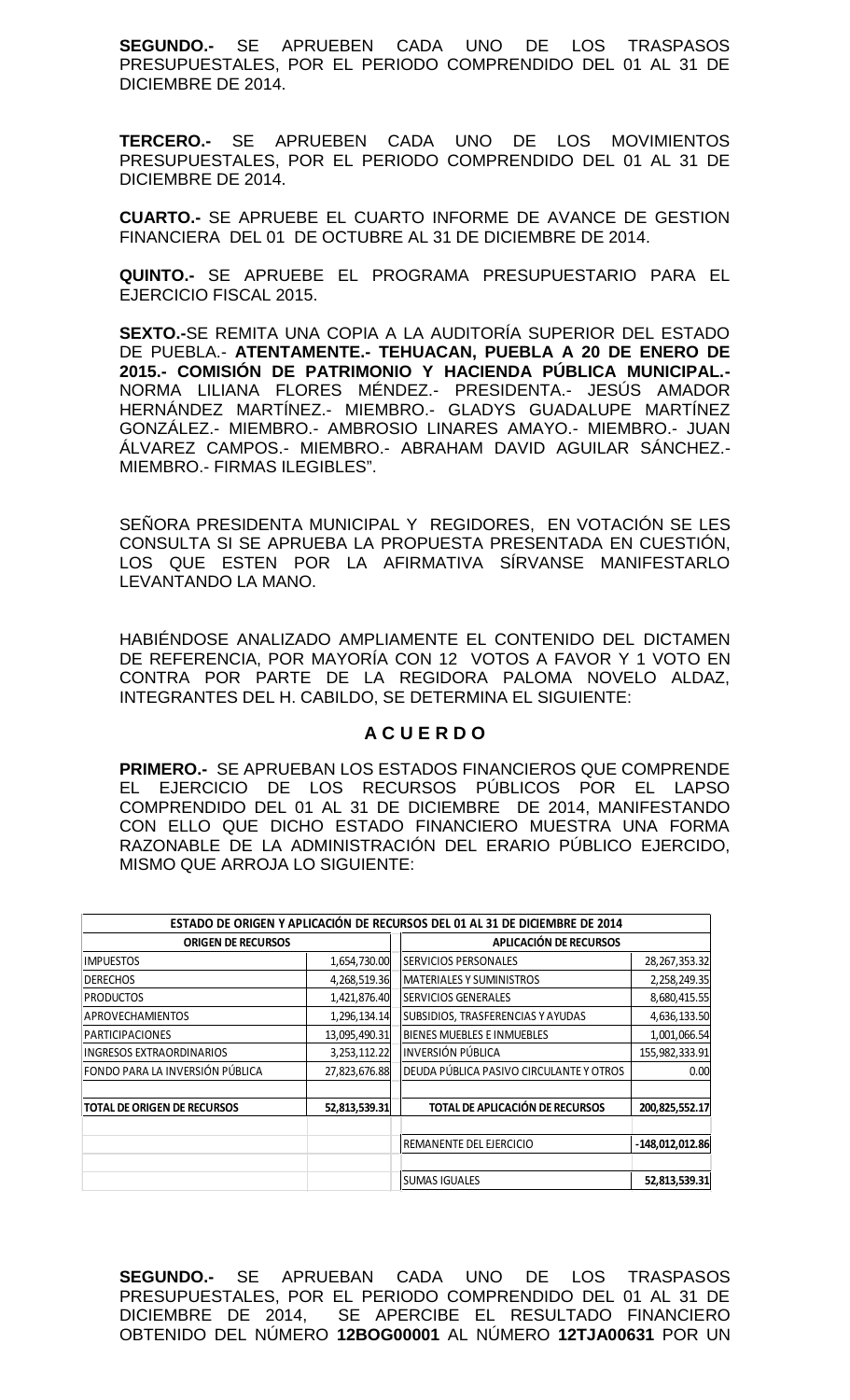IMPORTE TOTAL DE **\$106,102,094.81**, CONTENIDO EN EL ANEXO NÚMERO 1 QUE PASA A FORMAR PARTE DEL PRESENTE ACUERDO.

**TERCERO.-** SE APRUEBAN CADA UNO DE LOS MOVIMIENTOS PRESUPUESTALES, POR EL PERIODO COMPRENDIDO DEL 01 AL 31 DE DICIEMBRE DE 2014, SE PERCIBE EL RESULTADO FINANCIERO OBTENIDO DE INGRESOS POR UN MONTO TOTAL DE **\$-5,769,632.73** Y DE EGRESOS POR UN MONTO DE **\$-27,908,138.78.00**, CONTENIDO EN EL ANEXO NÚMERO 2 QUE PASA A FORMAR PARTE DEL PRESENTE ACUERDO.

**CUARTO.-** SE APRUEBA EL CUARTO INFORME DE AVANCE DE GESTIÓN FINANCIERA DEL 01 DE OCTUBRE AL 31 DE DICIEMBRE DE 2014, SE APERCIBE EL RESULTADO FINANCIERO OBTENIDO QUE ES EL SIGUIENTE:

|                                                                  | <b>MUNICIPIO DE TEHUACAN PUEBLA</b> |                                         |                                        |
|------------------------------------------------------------------|-------------------------------------|-----------------------------------------|----------------------------------------|
| 4TO INFORME DE AVANCE DE GESTIÓN FINANCIERA                      |                                     |                                         |                                        |
| Periodo comprendido del 01 de Octubre al 31 de Diciembre de 2014 |                                     |                                         |                                        |
| <b>CONCEPTO</b>                                                  |                                     | <b>ACUMULADO TRIMESTRAL</b>             |                                        |
| <b>NOMBRE</b>                                                    | <b>REAL</b>                         | <b>PRESUPUESTO</b><br><b>PROGRAMADO</b> | <b>EFICIENCIA</b><br><b>TRIMESTRAL</b> |
| <b>IMPUESTOS</b>                                                 | 4,061,170.60                        | 6,208,610.25                            | 65%                                    |
| <b>DERECHOS</b>                                                  | 17,812,618.24                       | 11,915,917.87                           | 149%                                   |
| <b>PRODUCTOS</b>                                                 | 2,903,129.60                        | 1,420,424.38                            | 204%                                   |
| APROVECHAMIENTOS                                                 | 3,515,249.09                        | 2,942,005.50                            | 119%                                   |
| <b>PARTICIPACIONES</b>                                           | 41,273,929.21                       | 53,948,216.16                           | 77%                                    |
| <b>INGRESOS EXTRAORDINARIOS</b>                                  | 13,006,289.50                       | 16,389,375.75                           | 79%                                    |
| FONDO PARA INVERSION PUBLICA                                     | 89, 303, 748.52                     | 66,643,299.78                           | 134%                                   |
| <b>TOTAL</b>                                                     | 171,876,134.76                      | 159,467,849.69                          | 108%                                   |
|                                                                  |                                     |                                         |                                        |
| <b>SERVICIOS PERSONALES</b>                                      | 55,783,475.32                       | 41,935,991.25                           | 133%                                   |
| <b>MATERIALES Y SUMINISTROS</b>                                  | 10,691,612.29                       | 10,300,551.48                           | 104%                                   |
| <b>SERVICIOS GENERALES</b>                                       | 26,406,715.67                       | 24,053,975.32                           | 110%                                   |
| SUBSIDIOS, TRANSFERENCIAS Y AYUDAS                               | 10,710,615.27                       | 13,668,995.60                           | 78%                                    |
| BIENES MUEBLES E INMUEBLES                                       | 1,397,604.03                        | 4,147,893.77                            | 34%                                    |
| <b>INVERSION PUBLICA</b>                                         | 189, 271, 777. 19                   | 70,908,260.02                           | 267%                                   |
| DEUDA PUBL., PASIVO CIRCULANTE Y OTROS                           | 0.00                                | 3, 158, 514. 52                         | 0%                                     |
| <b>TOTAL</b>                                                     | 294, 261, 799. 77                   | 168, 174, 181. 96                       | 175%                                   |
| <b>SECTOR SALUD</b>                                              | 4,575,780.37                        | 4,346,480.28                            | 105%                                   |
| DESARROLLO URBANO                                                | 1,092,877.16                        | 1,060,525.25                            | 103%                                   |
| SERVICIOS MUNICIPALES                                            | 17,554,440.58                       | 11,937,518.67                           | 147%                                   |
| <b>ECOLOGIA</b>                                                  | 887,023.25                          | 785,622.04                              | 113%                                   |
| <b>EDUCACION</b>                                                 | 8,019,787.68                        | 8,281,308.00                            | 97%                                    |
| SEGURIDAD PUBLICA                                                | 39,050,811.87                       | 27,704,254.77                           | 141%                                   |
| FORTALECIMIENTO DE LA HACIENDA PUBLICA                           | 2,899,029.34                        | 7,771,899.57                            | 37%                                    |
| TRANSFERENCIAS ANUALES                                           | 5,387,436.83                        | 6,055,882.59                            | 89%                                    |
| <b>OBRA PUBLICA</b>                                              | 192, 117, 101.24                    | 76,606,154.31                           | 251%                                   |
| <b>GESTION MUNICIPAL</b>                                         | 18,622,347.63                       | 20,045,514.06                           | 93%                                    |
| DESARROLLO ECONOMICO                                             | 4,055,163.82                        | 3,579,022.41                            | 113%                                   |
| <b>TOTAL</b>                                                     | 294, 261, 799. 77                   | 168, 174, 181. 96                       | 175%                                   |

**QUINTO.-** SE APRUEBA EL PROGRAMA PRESUPUESTARIO PARA EL EJERCICIO FISCAL 2015, DEL CUAL SE ANEXA UN TANTO DEL MISMO Y PASA A FORMAR PARTE DEL PRESENTE ACUERDO.

**SEXTO.-** SE REMITA UNA COPIA A LA AUDITORÍA SUPERIOR DEL ESTADO DE PUEBLA.

LO ANTERIOR CON FUNDAMENTO EN LOS DISPOSITIVOS LEGALES INVOCADOS EN EL DICTAMEN DE REFERENCIA.